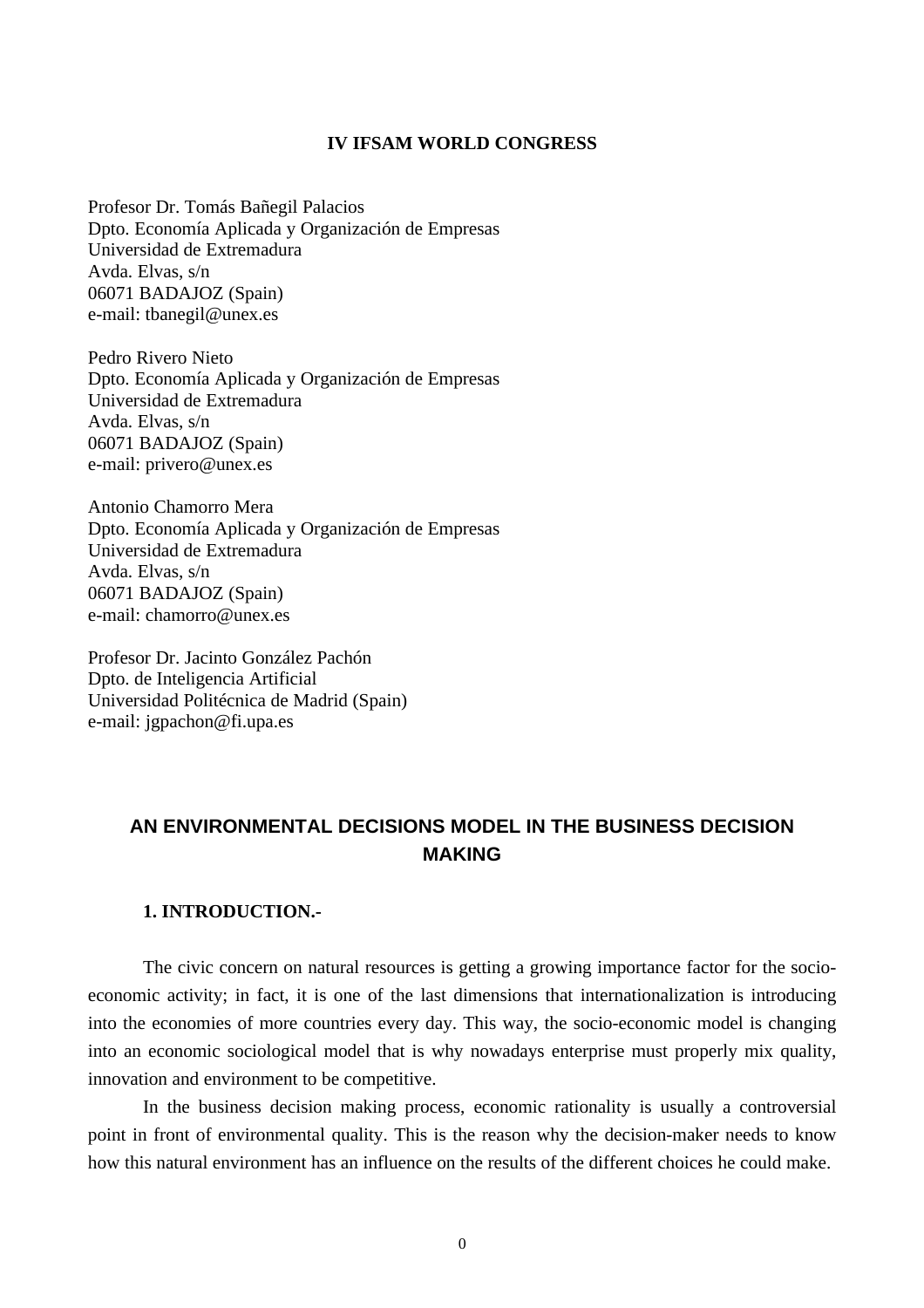Along the following pages we will try to design a theoretical and general productive process, valid for nearly every product, and that helps to harmonize economical and environmental efficiency. We will start from a series of general environmental goals for all the process, the model is detached to quantify another specific goals of every stage of the productive and consumer process, trying to embrace the maximum possible number of variables. In this sense, we try to apply the operations research (particularly the multicriteria analysis) to help to a better performance on the managerial system. Its main limitation is the complexity that environmental problems stand when defining a quantifiable measure unity of what a "green product" is. In this sense, we seek to find a methodology which allows us to decide and compare how much ecological an enterprise is depending on the decisions it makes, we will use for that qualitative and quantitative items. Specifically, what we endeavour with this appliance is to arrange at the end the preferences on a set of inversions, taking in account a series of environmental factors.

#### **2.- ENVIRONMENT AND MANAGERIAL DECISIONS.**

It is evident that a new stage is being presented to the companies, and this is beginning to have an influence in all the politics developed by themselves, the new strategy consists on understanding the environment as a responsibility characteristic of the managerial duties. As Cairncross indicates (1993): "The world won't grow in a cleaner way without the cooperation of the industry, because only by means of this it could develop technologies that satisfy the human necessities reducing the imposed demands to the environment." That's why the decisions affecting the natural environment have to be adopted with the same suitability than those having more direct repercussions on the financial results. Companies are becoming aware that they will undergo a short term costs increase, but that they will be compensated and benefited in the long term basically due to the new business opportunities and the rise in competitiveness (Bañegil (c), 1996).

Every time more managers and workers are becoming aware that they themselves and their own companies are a part of that environment for what a minor rate of residuals, minor consumption of energy, or minor risk in the work is something positive for everyone. This way, it looks clear that environmental consumerism is not a fashion or tendency in the sort term but it is becoming part of our life style developing, and demanding new ideas in the way of traditional administration of the companies. Every time it is more complicated to decide resting on intuition, for what it is necessary the rational selection between several alternatives in order to achieve the attainment of their objectives. Therefore, it is necessary a new category of decisions in order to diminish the wasting and pollution flows in the industries.

To harmonize financial and environmental results, companies need tools to help them to decide. In addition to the implementation of an environmental management system and an adequate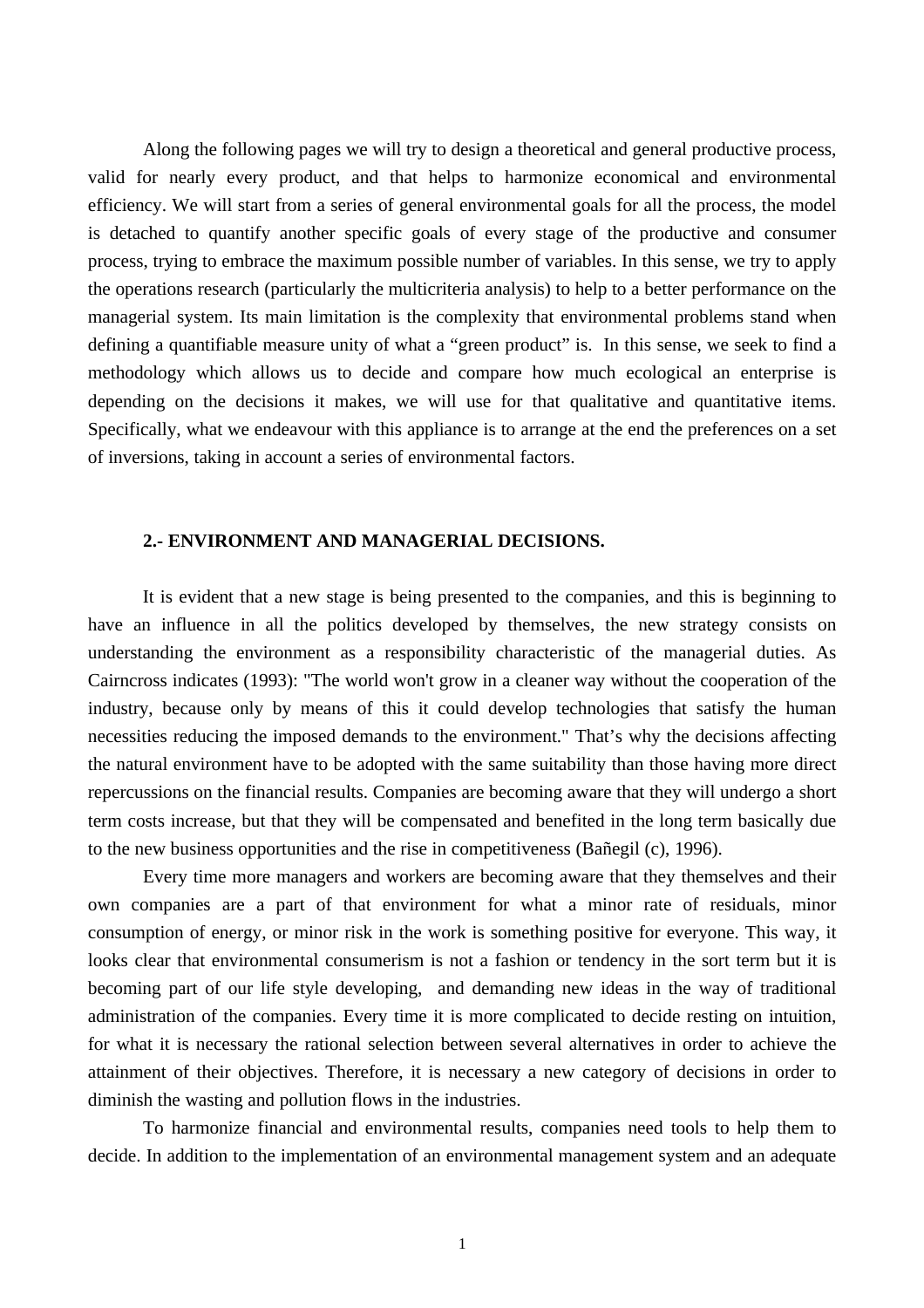ecological marketing campaign, it is necessary to develop a systematic decision approach, which will affect the organizational structure, responsibilities, processes, practices and resources; and which aim will be to minimise the environmental impact at an acceptable cost, establishing as basic preventive decisions of reduction, use, and elimination.

#### **3. THE GENERAL MODEL**

The complexity of environmental problems is also characterized by the typical difficulty to find a unique quantitative measure for "being green". Environmental damage cannot easily be compared with parameters such a costs or time that are "hard" metrics. However, techniques like 'life-cycle assessment' should made it possible to compare products based on their environmental profile. Furthermore, environmental regulations are often stated in quantitative terms (e.g. emissions standards to air and water) (SETAC, 1993).

During each step in the business system, from the inputs to the consumption and waste treatment, emissions take place that can be a threat to people, plants, animals and ecosystems.

The life cycle of a product is integrated by four phases: inputs, production, distribution and sale and use. The tendency along the whole process will be getting a close system, not lineal, so that is generated the minimum amount of waste not valuable. The own managers will be the responsible for contributing valid solutions to the residuals generated by their activity, what could report them in many cases additional revenue through by-products, savings derived of the inputs minimization, etc. It is for this reason that we should dedicate a special attention to the waste in all the phases of the productive process, since their correct administration is directly related with the degree of environmental excellence of a company and could suppose an unexplored source of income in many cases.

At the moment a general consent exists that the principles of "cleaning at the end of the pipe" and "the one that contaminates pays" are not the real solution; the only thing they make is transferring the problems in time or place, but don't solving them. For what the design of green products, destined to substitute to those less green from the market, is causing important changes in the strategy of product.

The managerial problem would be based on the comparison among several alternatives that present different conditions of monetary and environmental benefits. Such and how figure nº1 indicates, this problem is a multiple aim one, where what is searched is knowing the group of efficient solutions, so that the decision maker selects in function of her objectives.



#### ECOLOGICAL COMPANY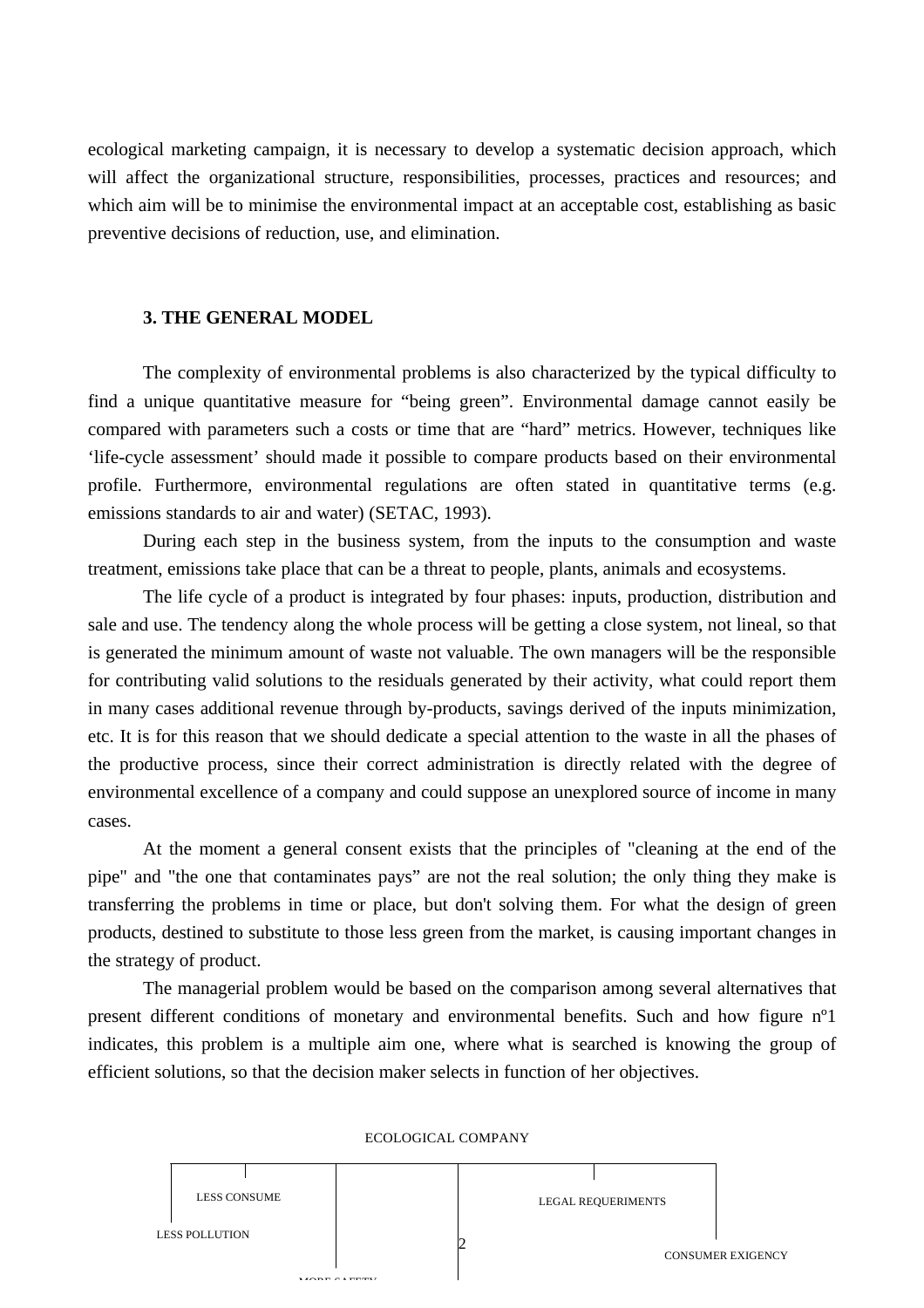Figure nº1: Objectives that an ecological company should complete

#### **3.1.- GLOBAL GOALS.**

We in this paragraph comment three of the global goals that an ecological company should fulfil. The other three will be treated with more depth in the following paragraph.

a) Legal Requirements increasingly make suppliers and manufacturers responsible for their products, even beyond their sale and delivery. The frame of initial behaviour for any company comes after having considered the legal texts of the different competent administrations (international, community, national, autonomous and local), that it will be accurately defined and modernized by a group of specialists. An instrument of useful surveillance in this sense is the voluntary adhesion to the norm UNE 77801 of System of Environmental Administration, that has been elaborated by AENOR (Spain) and recognized for the CE for the development of the Regulation 1836/ 96 of Eco-management and Audit. But the maximum competitiveness is not achieved resigning in completing the law, but rather the company will constantly try to minimise the impact of its activity and be pioneer in the use of new technologies.

b) Demands of the consumers. The environmental progressive deterioration shown in the last decades begins to make a change of attitude in the consumption for many people, identifying more and more the quality of life with the enjoyment of an environment as less deteriorated as possible. In this way the tendency is that that ecological mentality comes to be a permanent part of our culture. In this sense, the eco-marketing should guide not only for the satisfaction of necessities, but also for the limitations of resources; putting under an obligation that the consumers are informed about the ecological consequences of their habits of purchase (Bañegil (b), 1996). As Ottman indicates (1994): "If your productive process is green, the products will also be it; if your products are green, your marketing will also be it."

c) Own company requirements for ethics and excellence. This point is essential if we keep in mind that systems like those of eco-audit are of voluntary implementation for the managers. The environmental policy should be understood like a global commitment and go beyond the productive process, so that a social solidarity is demonstrated that will rebound positively in the public image of the company, what will enlarge its market share and will be reflected in its Social Balance. Measures of this kind could include the promotion of a trail of local development in the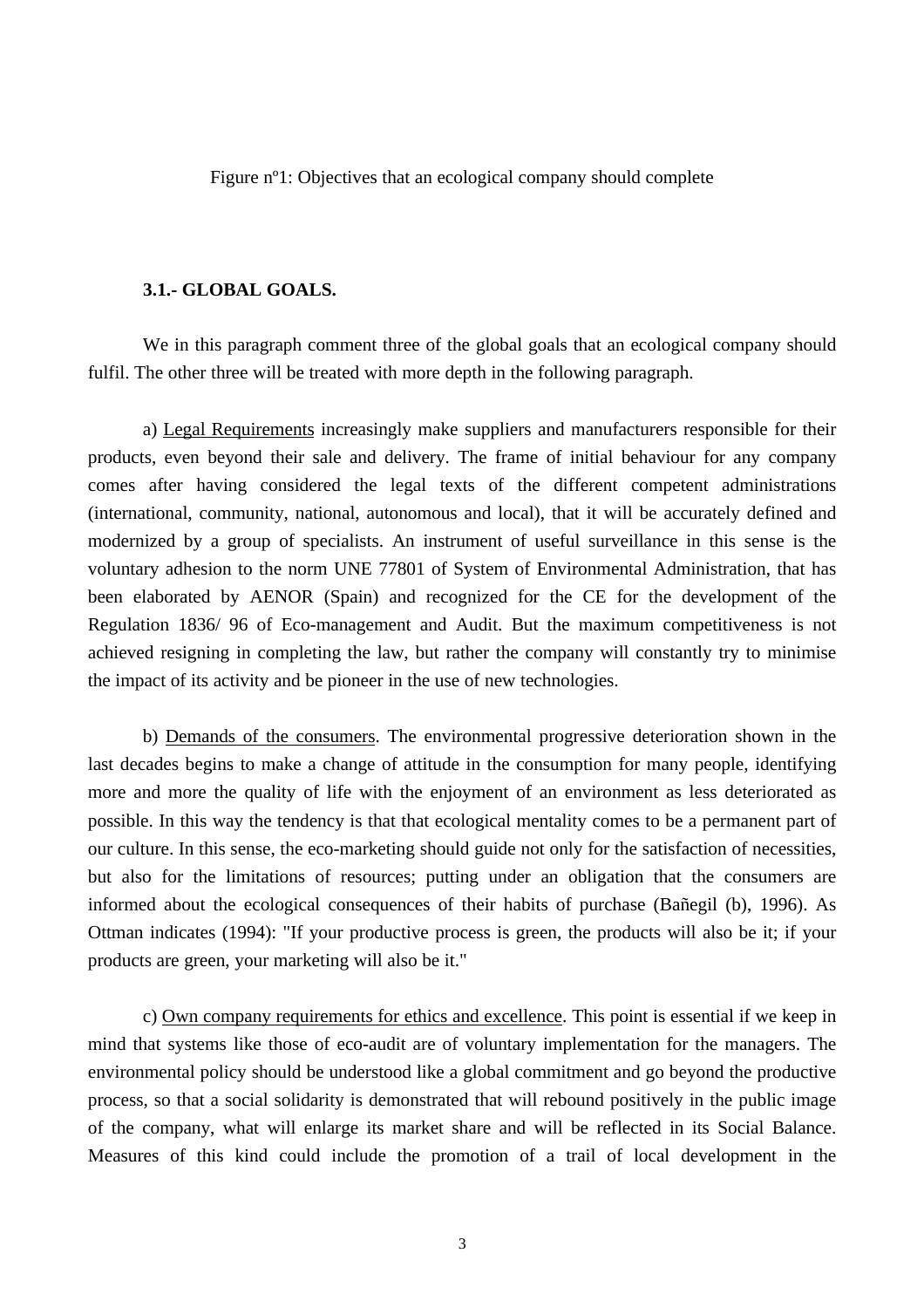underprivileged places next to the factories, destining considerable budget departures to jointly shared actions and rewarding innovative environmental initiatives.

## **3.2.- CONSUMPTION, POLLUTION AND SAFETY OPTIMISATION.-**

Starting from the general model (figure 1) and once three of the global goals have been commented; we have detached the objectives from the other three "to optimise consumption", "to optimise pollution" and "to optimise safety". These aims, at the same time, are divided in a series of subcriterion that are followed once another according to a hierarchical scale. Every variable has been established according to the product life cycle (from the cradle to the grave), so that on the figures the process phases can been noticed: input, transformation, output, consumption and wastes. Figure 2 describes the aims "less consumption" that we will explain in the decision model used in our example. Figures 3 and 4 describe summarily the other two main goals, whose development should be followed in the same way than the first one, to get the Global Goal, that is an "Ecological Company".

Inside a minimisation general philosophy in the waste generation and in the raw materials use the recycling and the reuse have an essential role. When technically and economically possible, these strategies have to be an alternative to the natural raw material consume introducing them at the beginning of the manufacture process. The possibilities that are affected openned in this area are as wide and diverse as we want: for instance, packaging reuse if it is possible for what glass seeing to be the most favourable material, to the detriment of the tin and the plastic.

#### **3.2.1.- Consumption in the inputs.**

It is evident that we can not reach our product environmental efficiency if our suppliers are not as severe in their environmental policy as we are. In this way, any company can take steps like the following:

Look for respectful with the environment suppliers. This requires an exhaustive initial investigation to determinate the number of suppliers that in fact carry out the legal demands of their sector. In this way we can establish a qualitative valuation of their activity in order to determinate the preference stage among them; it will be very useful to make position maps from factorial analysis to get it.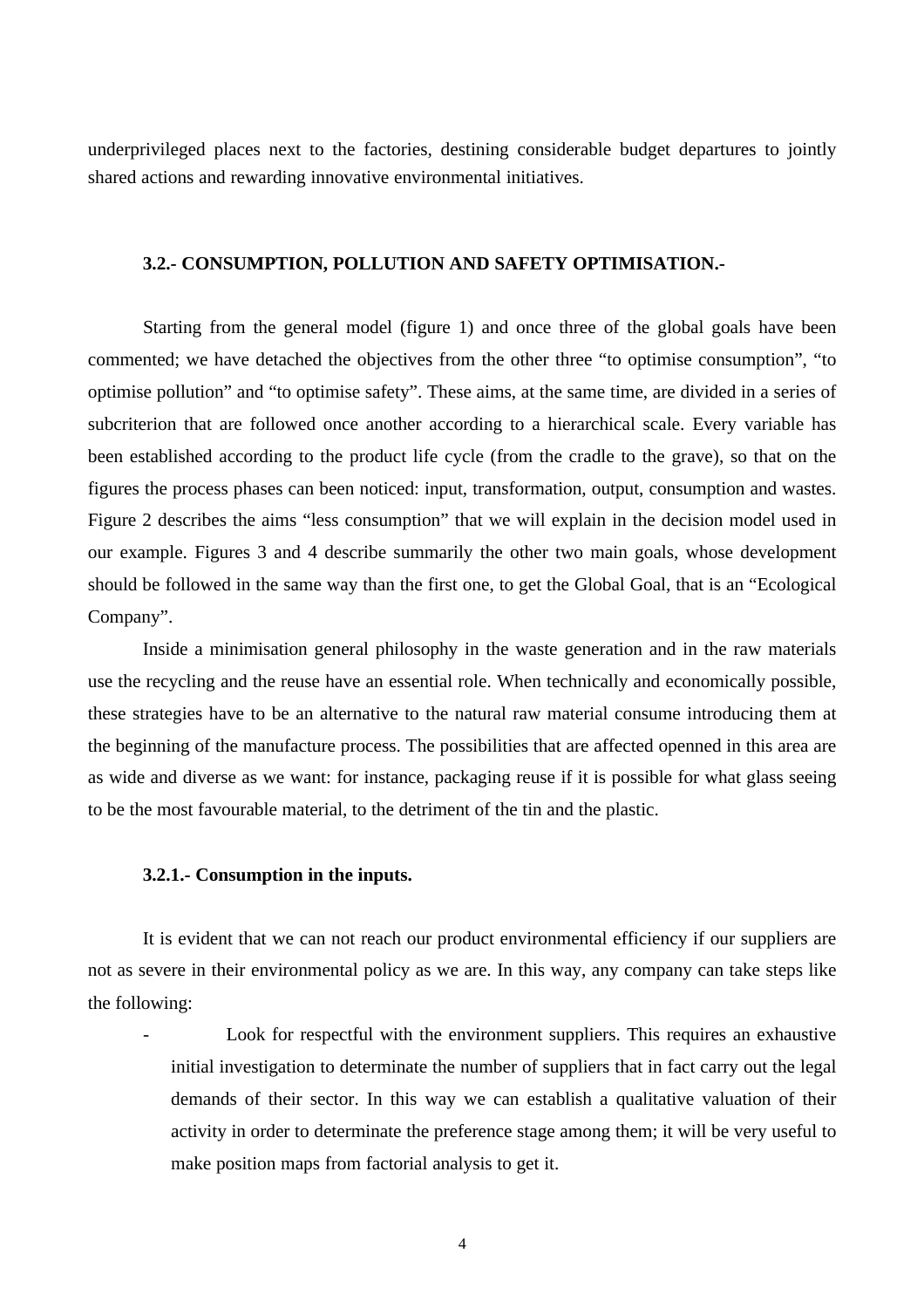Keep watches their methods and product quality do not turn aside from we prove in the previous analysis, and value the improvement they can insert.

Protect the appearance of suppliers in our near environment inside general policy of help to the internal development of the zone where the industries are placed. When it is possible, it is given priority to the potentiality exploitation the zone we are placed offers. So, the suppliers nearer geographically will have more possibilities to introduce their material in the Addressee Company that, moreover, suppose the carriage minimisation.

Figure 2.- Consume optimisation.



Figure 3.- Pollution optimisation.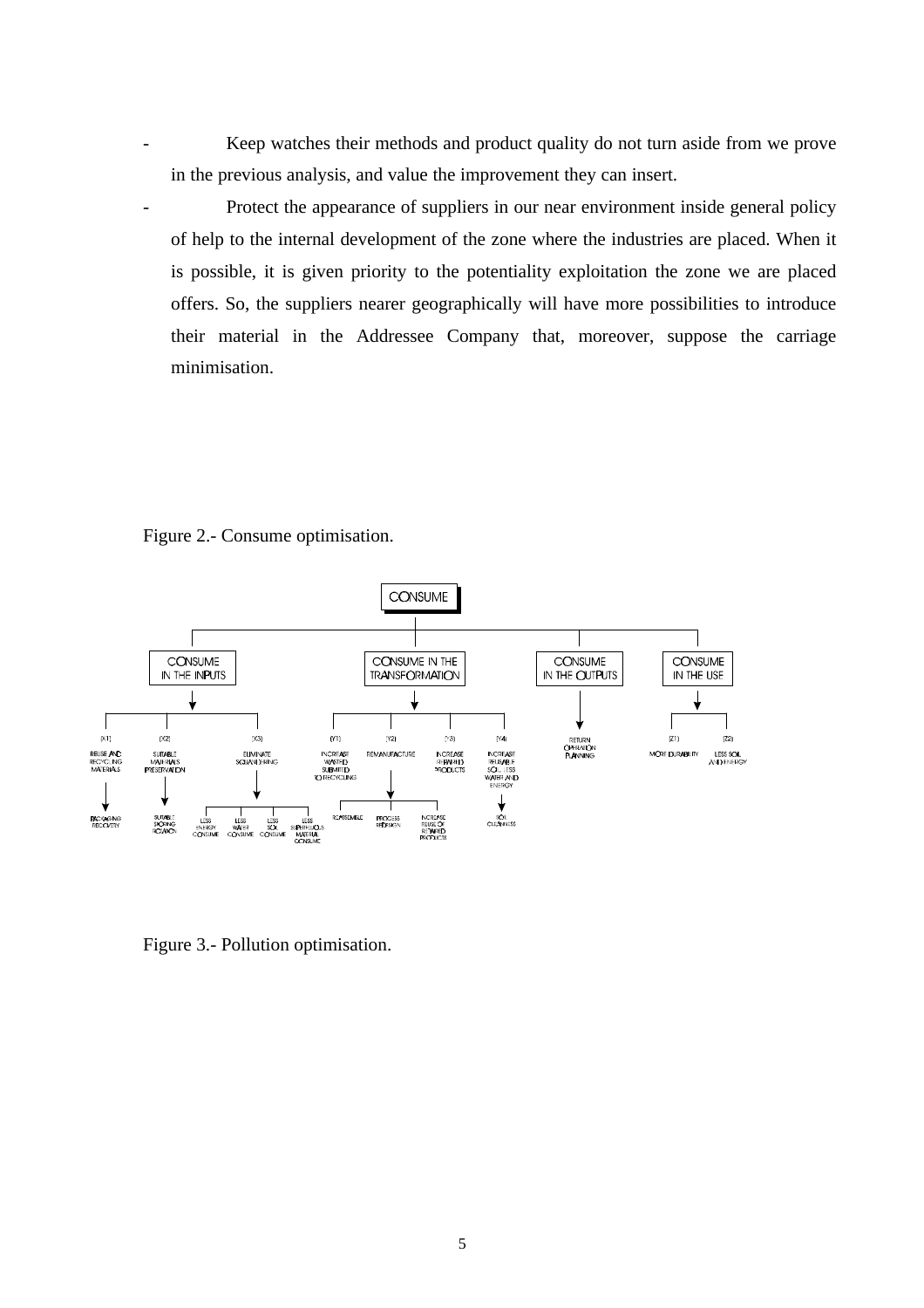

Figure 4.- Safety optimisation.



In this direction, our production place localization require a whole strategy, analysing elements like the factor before named to find the suitable placing, in which the costs derived for the input entry and the impact on the environment are minimum. It is important, so, the store and factory replacing. They must be placed in an environment near to the raw materials provision source and even if it is possible near the energy sources that we will use.

Technology and manufacture and storing plants design, especially when they are dangerous materials must be completely save, to avoid damaging social warning.

With regard to the environmental impact in the raw materials extraction, its study must propose the exploitation methods more compatible and, if it is suitable, the necessary restoration steps. The raw material consume must be reduced, that will induce a decrease in the material entry. To optimise the raw materials use we must study the possibilities to reinsert the wastes of this first phase of the manufacture or, even, to manufacture subproducts and less quality products line, with the aim of not squandering anything; replacing progressively the dangerous materials.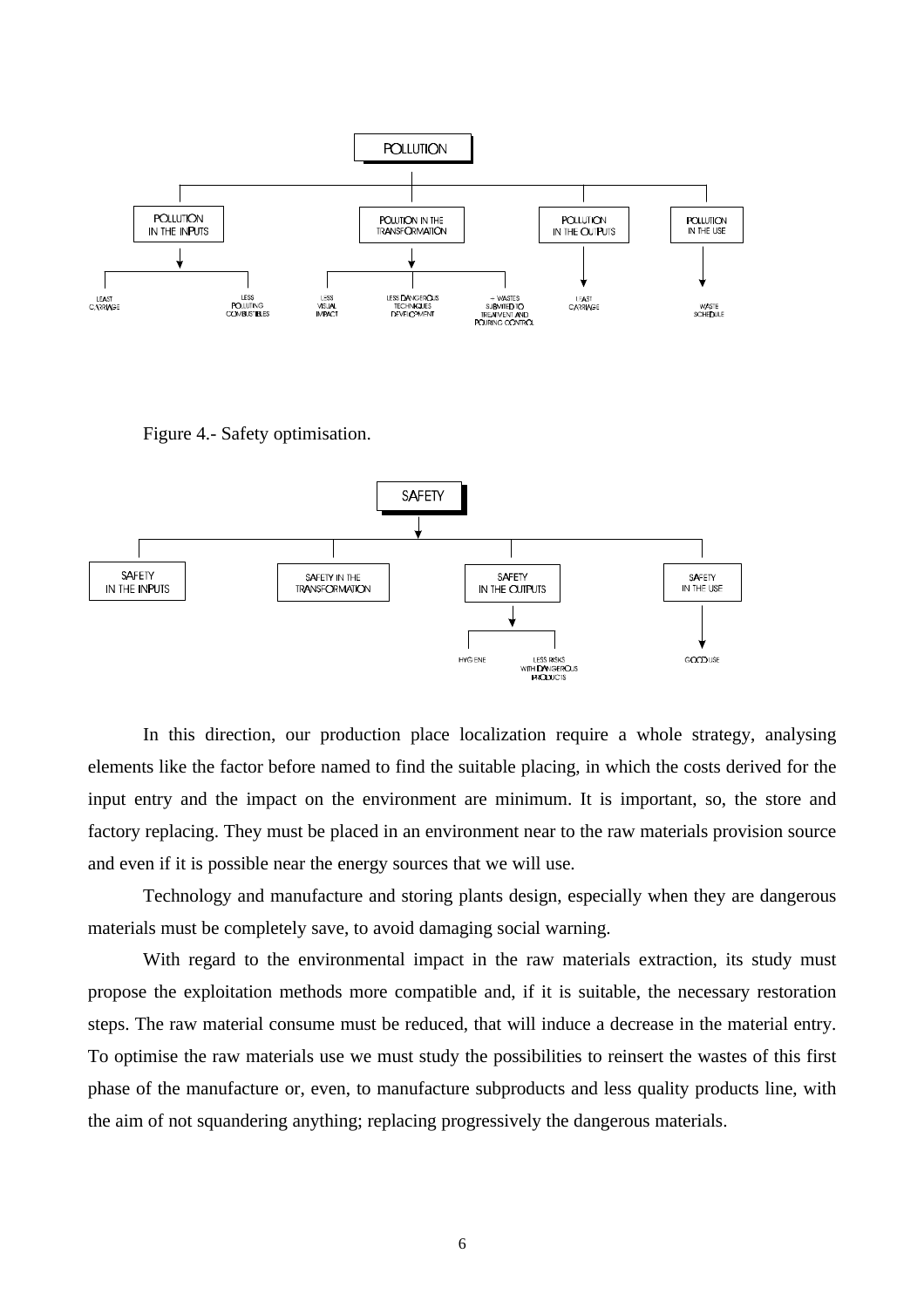Energetic optimisation is other important aspect, more if we bear in mind that, Spain, for instance, is one of the European countries where its acquisition results more expensive. Besides this economic facet, energetic sources are polluting centres, so that the business strategy, in this case, should be directed towards these aspects:

Alternative, renewable and with little incidence in the environment energies use, like solar, wind, tidal power,... However nowadays, because of its high economic cost there is not a total alternative to the traditional sources it should be very interesting to introduce experimental projects in small scale, like, for example, the electrical feed in the plants through solar panels.

Using energy source according with the place and the economic moment we are. In this sense, it is worthy a special attention to the possible energy sources near to the plant. That in some cases can mean a cost decrease; but without loosing the environmental impact that they produce, so we must avoid or diminish it through necessary corrective means.

### **3.2.2.- Consumption in the transformation.**

Innovation possibilities in a company begin in this point that can place it in privileged situation compare with their competitors. Basic aspects of this strategy are:

- Process redesign to, disassembly and recyclability cost diminish. Pieces compose our products must be easy to replace, that mind we manufacture them separately and provide consumers their buy from the usual channels.
- Less dangerous techniques development.
- Plants design that optimise the use of energy.

In the transformation phase it be generate an important part of the wastes, they are unavoidable manufacturer responsibility. The goal, again, is to decrease the wastes, find compatible methods to value and including make subproducts for the market. Performances are directed to:

Smokes treatment, using filters.

7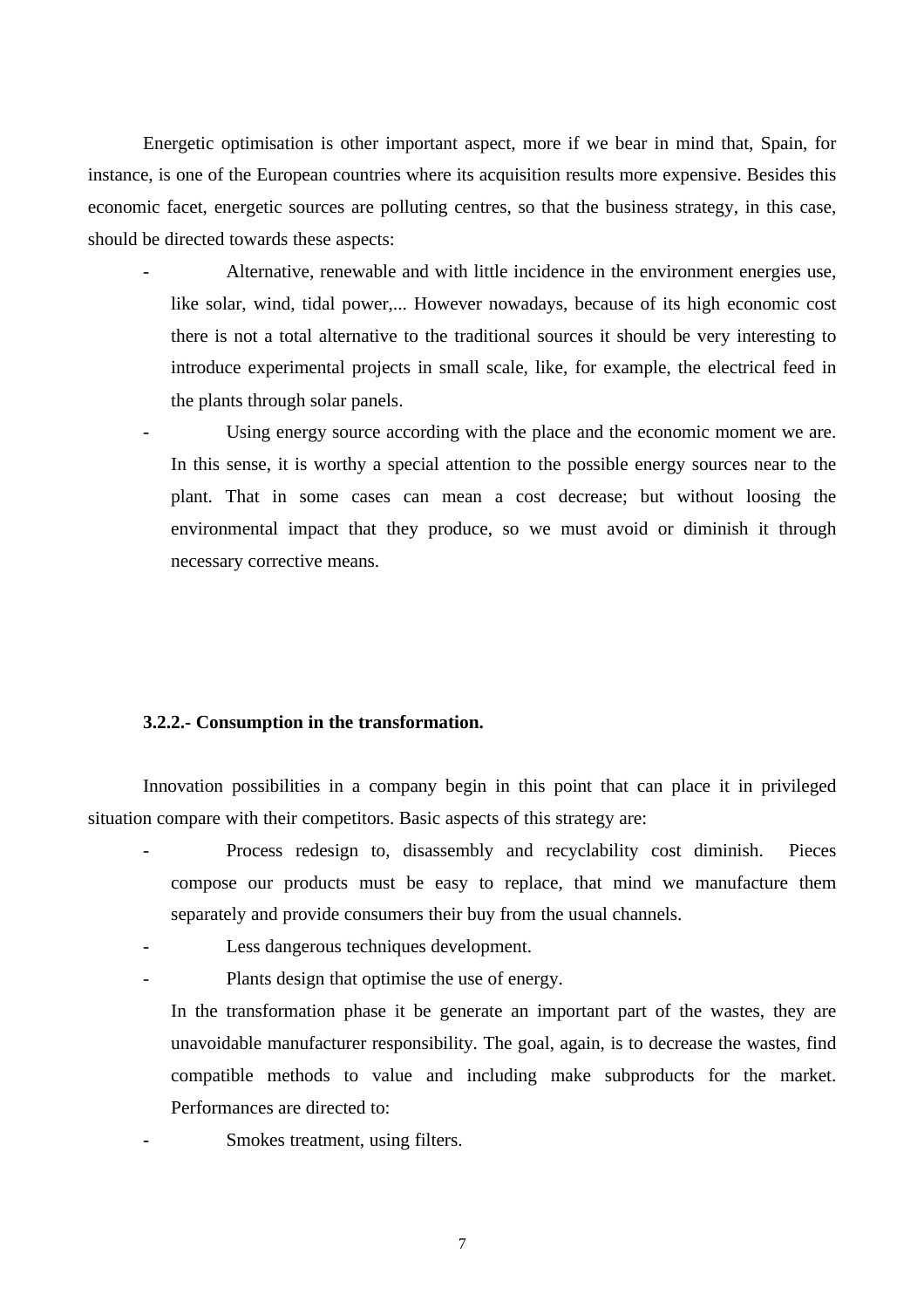Diminish the noises.

- Reinsert the wastes employing whole valorisation methods (reuse, recycling, energetic valorisation and composting).
- Subproducts treatments. At first sight they are wastes but they can turn in raw material for other industries; and including, companies can take necessary technologies to manufacture new range of products that generate them economic profits.
- Internal disposal management, introducing selective collection methods for wastes produce by company performances.

In this case it is impossible to prevent some environmental troubles. We must to proceed to the damaged place rehabilitation. These damages monetary value and invests in restoration are an image of their important. So, it will be necessary make:

> Waters treatment. A little used possibility is the residual waters reuse treated in other company activities it is possible. It minds to close the water circuit in our company, consume the least possible and when we return it, the water had had different utilities.

- Ground cleanness and landscape rehabilitation.

#### **3.2.3.- Consumption in the outputs.**

The distances and the surface used for the stores will have to be taken in consideration, minimising the transport and optimising the design for a maximum use. The goal of this is, for example, to trying to use wholly the charge capacity of the transport mean that we use and that the delivery lorries do not come back empty; They could, for instance, transport to their origin used packaging to their valorisation.

It is important the fleet size and transport diversification, always looking for the most convenient environmental and economically exploiting the combination possibilities that they permit. There are cooperative means to maximise the transports in the regional environment. Little companies, without economic capacity to acquire a suitable transport fleet, have the economic and environmentally profitable possibility to cooperate with other companies, which have similar needs and be located near.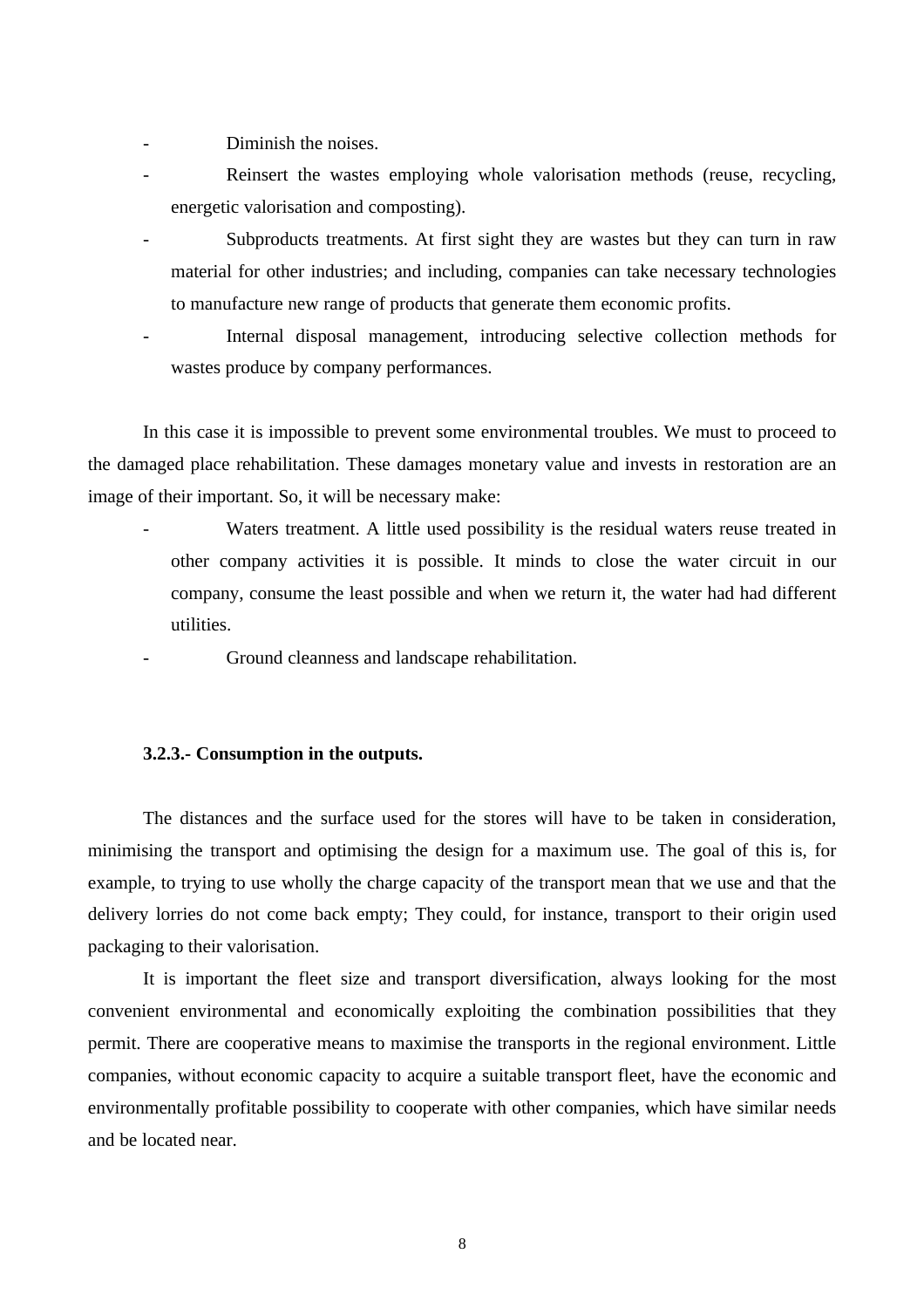Dangerous materials re-collocation and distribution paths redesign. The places where the nocive wastes generate by our activity are laid aside have to have the best security means. In the dangerous goods transport the precaution means will also be amplified, looking for main roads paths and trying to avoid the population centre and especially dangerous points.

The process must be oriented toward the use of the least amount of containers and packagings. This mean go toward the only packaging, made with recyclable material; with a return (recover) schedule of our packaging. The retailer, imply in the selective collection, will be a relevant figure in this process phase.

Although the usual is that the selling stay outside our competence, we have to find the adequate channel, related with our product quality. To do that, we propose the following means:

- Distribution strategy design, that allow us to locate our ecological prestige companies, in which we are going to sell our products. Our product will be more credible to the consumer if we locate it in an adequate environment, with this goal we could use specialised commercial chains.
- Communication and publicity campaigns in which it is emphasised the ecological value of our products.

#### **3.2.4.- Consumption in the use and the wastes.-**

The variables must be oriented to increase the product life and, so, avoid overconsume. The products durability is a battleground in which are being reached important successes, the last goal must lead to eliminate the denominated "use and throw" philosophy. Reparation is a useful method to assure the product longevity. The easy accessibility of any component and the spare pieces selling is a basic point in this sense.

Avoid products that cause deep troubles in their use to demand big energetic consume and generate pollution. The size and weight diminish lead to a production rationalisation, looking for a less resources consumption and an important save. Multifunctionality is a great environmental relevant strategy because it allows reducing the total consumption. Likewise, it must be diminished the generation of auditive impact produced by the use.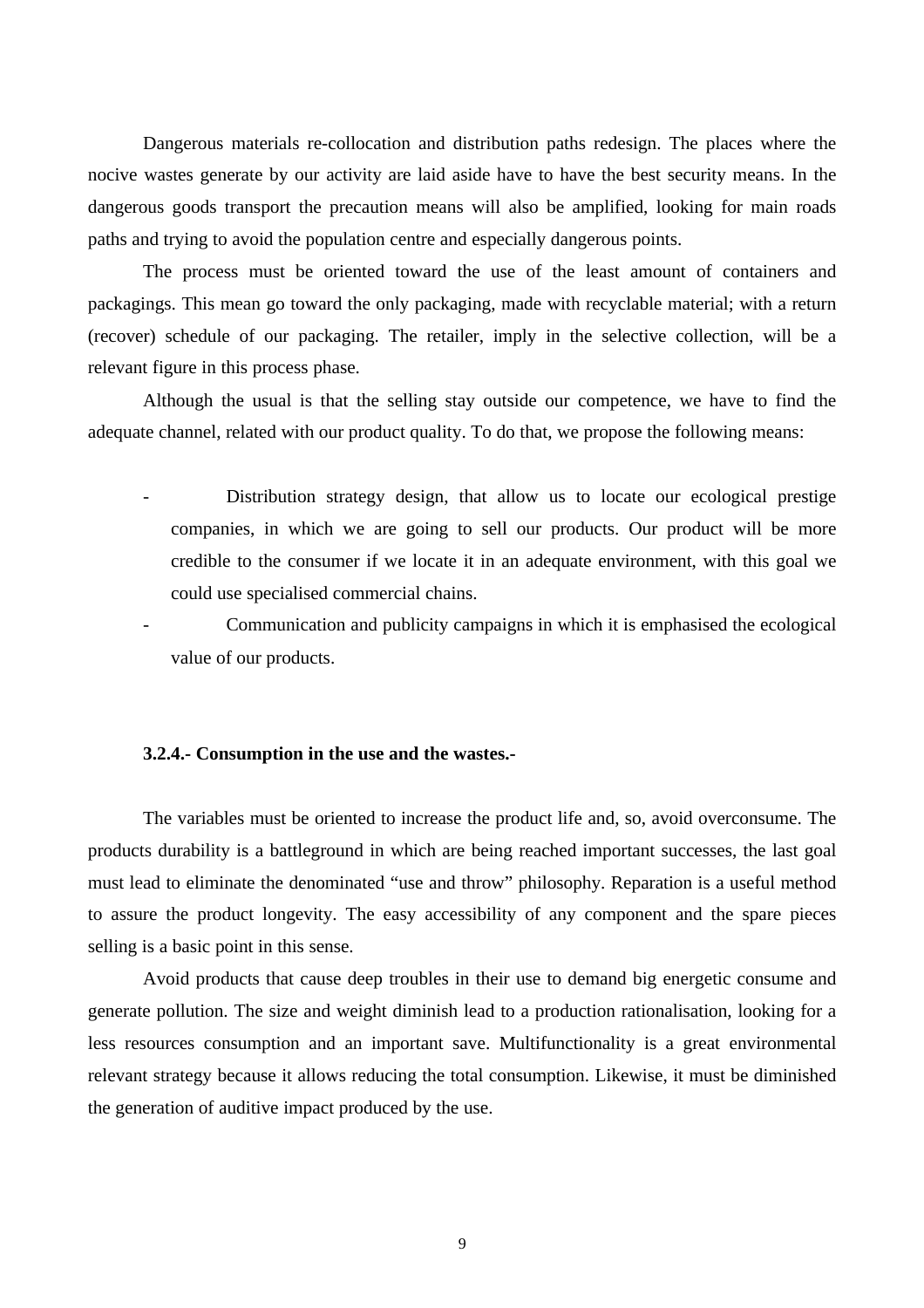Every view group agree that the environmental education is a fundamental point and the employer must not avoid his responsibility of create responsible consumers. A good marketing campaign is a good invest because it allows the consumer to know the profits that our green products offer to him and the society. A easy instruction manual for the knowledgments and the user cultural level must lead to an use and enjoyment of the acquire product in all its dimensions and allowing also a rational and ecological exploitation.

Related with the wastes after the use, it has been usual till the moment, that after products leave the plants, the manufactures forget them; but the trend is changing, not only by the environmental employer responsibility, as because this can contribute to increase the profits if it is perform correctly. In this sense, it must be take into account, that in the European Union, the different valorisation strategies are presented as a waste management methodology, that look for the maxima rationality and use, implying the manufactures in the environmental troubles information, in a selective collection system, through information that make easier their rating in the label. A third aspect would be the biodegradability.

#### **4. A MULTICRITERIA DECISION MODEL FOR OPTIMIZING CONSUMPTION**

A methodology is described below that quantifies the importance of each factor in achieving optimum consumption, according to our model. The above methodology can also be used to evaluate an action, such as an investment, depending on how near it comes to achieving the objective of optimising consumption in the setting of an environment-friendly company.

The multicriteria decision methodology used in this paper is known as the Analytical Hierarchy Process (AHP).

Saaty (1980) introduced AHP as a multicriteria method about twenty years ago. The reputation of this technique within the international scientific community has grown over the years, and it has been used in different decision making areas. AHP can be defined as a measurement theory that provides for aggregation, on a single scale, of both qualitative and quantitative criteria. It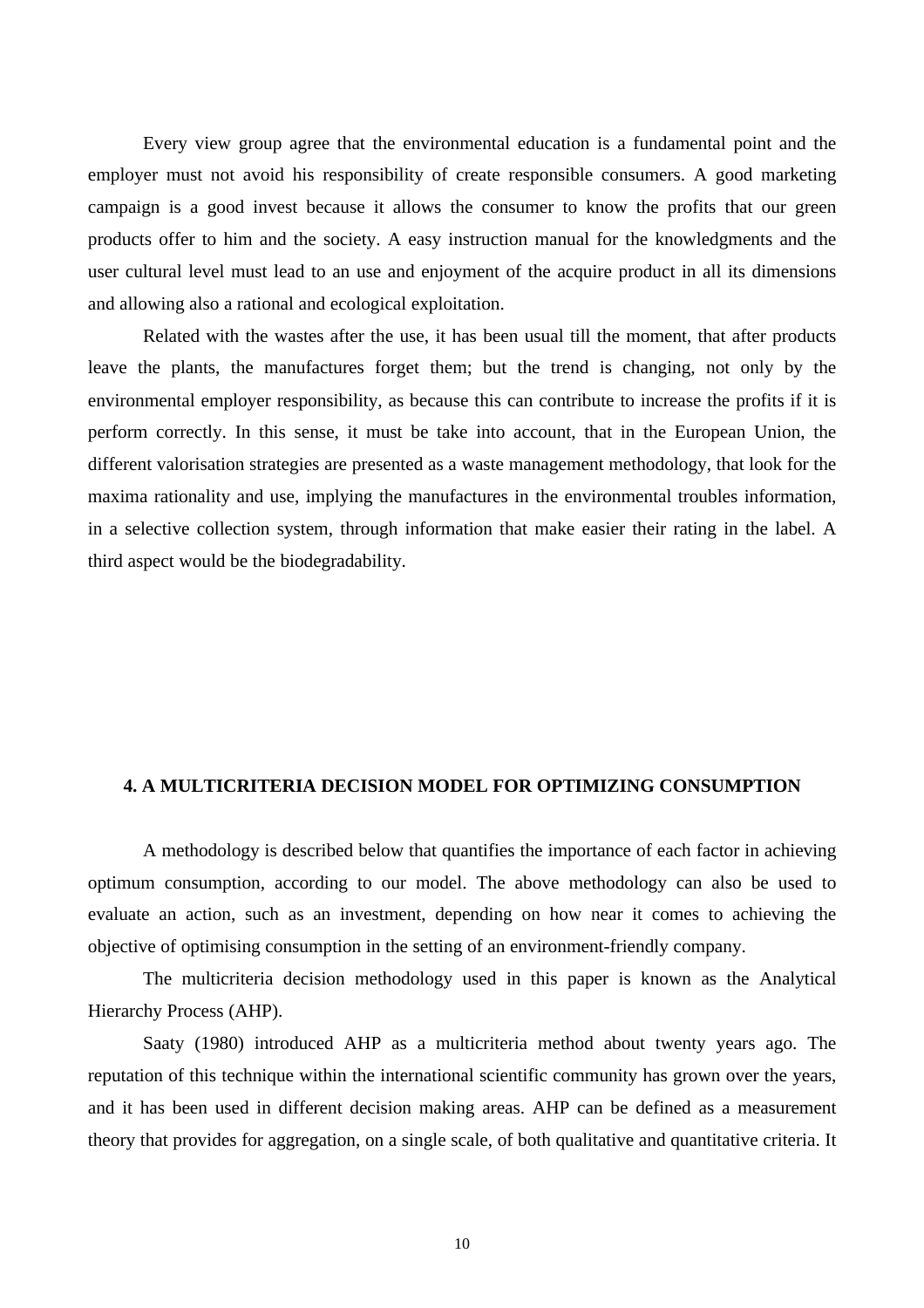is based on the principle that, in decision making, human expertise in and knowledge of the problem is as valuable as the data they have about it (Vargas, 1990).

The AHP is applied as a three-phase method to solve decision-making problems. These phases are summarized below.

Phase 1) *Hierarchy design*. This phase requires knowledge and expertise in the decisionmaking problem area. The AHP methodology starts by building a tree, referred to as an analytical hierarchy, the branches and levels of which represent important decision-making items (goals, criteria, scenarios or alternatives), as specified in the preceding section. In the case at hand at the top of the hierarchy is the end goal *Optimise Consumption in an Environment-friendly Company*. There are also three second level factors. These are defined by the criteria:

*IC*≡ Inputs Consumption

*PC*≡ Processing Consumption

*OC*≡ Outputs Consumption

*UC*≡ Usage Consumption

At the third level, there are three criteria that define Inputs Consumption, *IC*:

 $X_1$ ≡ Reuse and recycled materials (% units/total used)

X2≡ Proper materials storage (t rejected)

 $X_3$ ≡ Waste elimination (million pesetas saved).

There are four criteria for defining Processing Consumption, *PC*:

 $Y_1$ ≡ Increase of recycled waste (t)

Y2≡ Remanufacturing

 $Y_3 \equiv$  Increase of repaired products (%)

Y4≡ Increase of reusable lands, less waters and powers (%).

Only one criterion for defining Outputs Consumption:

W1≡ Return operations planning (number of operations)

And two for Usage Consumption, *UC*:

 $Z_1 \equiv$  Longer product life (%)

 $Z_2 \equiv$  Less land and power (%)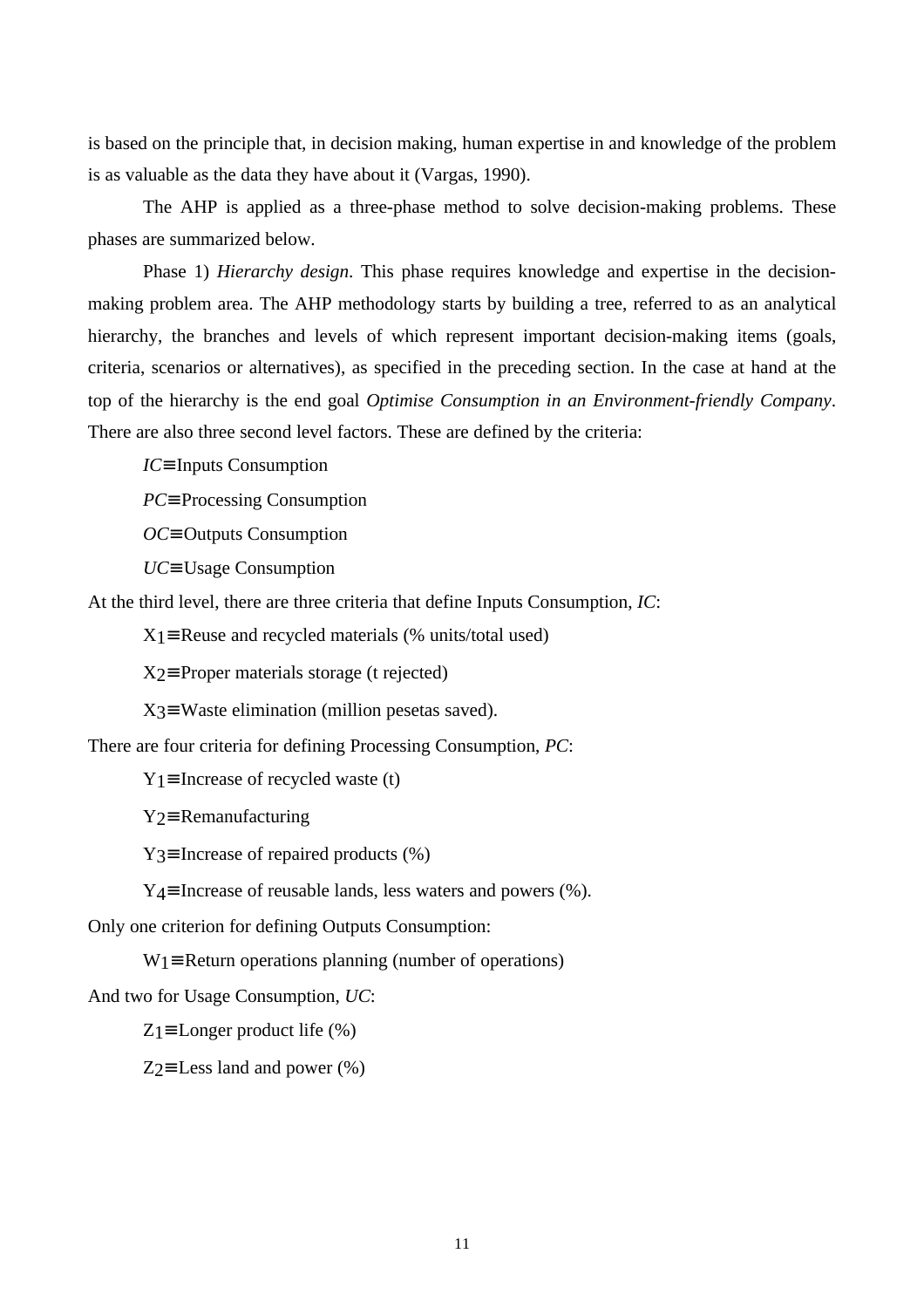Although it does not constitute a level in itself, the hierarchy will also include a finite set of alternatives. These are to be evaluated with regard to how far they manage to optimise consumption within the setting of an environment-friendly company.

For example, suppose that a furniture manufacturer intends to modify the components of its product range and has to evaluate three types of investment (A≡ Wood, B≡ Plastics, C≡ Metal), depending on how well they achieve the objective of *optimising consumption in an environmentfriendly company*, and that these alternatives were to be described, as shown in the table below, according to the model subcriteria and the units of measurement specified above.

|  |  |  |  | $X_1$ $X_2$ $X_3$ $Y_1$ $Y_2$ $Y_3$ $Y_4$ CO $Z_1$ $Z_2$                                      |  |
|--|--|--|--|-----------------------------------------------------------------------------------------------|--|
|  |  |  |  | <b>A</b> $\begin{vmatrix} 20 & 0.2 & 2 & 3 & 2 & 7 & 10 & 10 & 6 & 6 \end{vmatrix}$           |  |
|  |  |  |  | <b>B</b> $\begin{vmatrix} 30 & 0.1 & 2 & 5 & 3 & 5 & 5 & 10 & 8 & 4 \end{vmatrix}$            |  |
|  |  |  |  | <b>C</b> $\begin{array}{ ccc ccc ccc } 60 & 0.5 & 2 & 7 & 8 & 9 & 6 & 10 & 4 & 4 \end{array}$ |  |

 $\mathbf{I}$ 

Phase 2) *Measurement*. This phase seeks to weight how important each criterion is within its level (and/or branch, for levels under 2). This phase is based on the information supplied by the decision maker when comparing pairs of items. Accordingly, these items are compared pairwise depending on what they contribute to a higher level item. The result of this process is the quantification of the relative importance of the above items when there is a fixed criterion (or goal). The sum of all these relative weights must be equal to the unit. A square matrix is built for each level *k* item, the input cells of which are pairwise comparisons of level *k-1* subitems suspended from the item in the hierarchy. Comparisons are made on an integer scale from 1 to 9, where the value 1 is used to express equal importance between subitems and the value 9 to indicate that the subitem in the row is much more important than the subitem in the column. If the subitem in the column is more important than the subitem in the row, the reciprocal value, that is, 1/m, where m=2,..., 9, can be used. Saaty (1980) demonstrates that the best means of estimating the priorities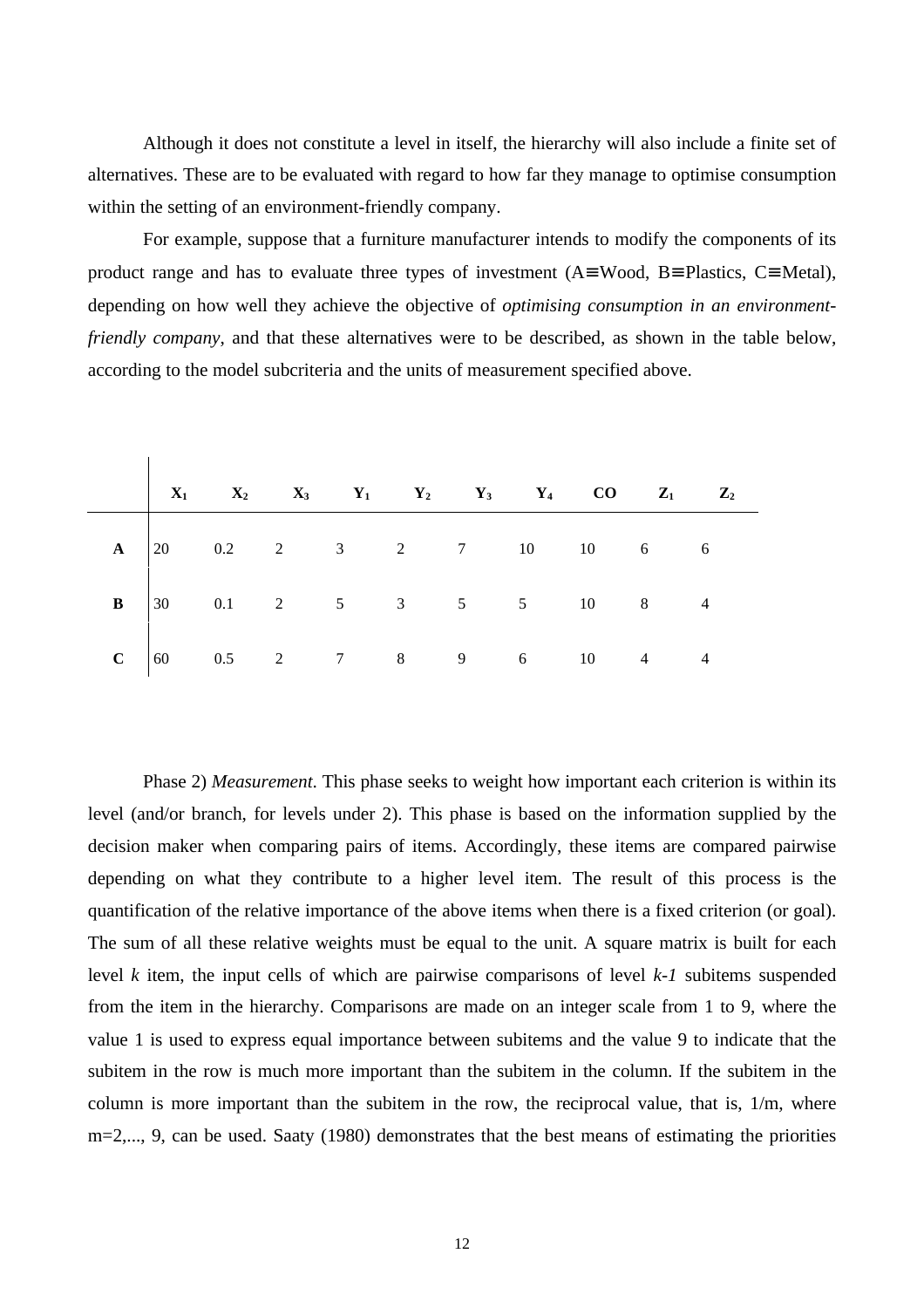scale for the pairwise comparison matrix is to use the standardized autovector of the matrix corresponding to the highest autovalue.

Having established a subcriterion, the decision maker's subjective assessment of each alternative according to the above subcriterion is also added to the pairwise comparison matrix. This means that the standardized autovector of the above matrix now explicitly represents the above assessment.

Phase 3) *Aggregation*. Having determined the priorities of the items in the hierarchy, including the subjective assessments of the alternatives for each subcriterion, they are multiplied in ascending hierarchy order, where the alternatives are considered to constitute the lowest level. This will output a numerical assessment of each item and will be interpreted as the extent to which they manage to optimise consumption from an ecological viewpoint.

## **4.1.- THE MODEL APPLIED TO OUR CASE**

The AHP method will be used in this case for two purposes. Firstly, it will quantify the importance of each criterion and subcriterion used to evaluate how optimum consumption is taking into account ecological factors. This will lead to a deeper understanding of the problem, according to the part played by its different components. Finally, it will be used to evaluate different actions or alternatives. Remember that the case at hand involves different investments: A| wood, B| plastic and C| metal.

For our problem, information was acquired at two levels: one for the first purpose, where a series of experts (thirteen to be precise) were asked to give their opinion; and another for the second purpose, where information was supplied by a potential investor.

#### *QUESTIONNAIRES AND CONSISTENCY*

In order to evaluate the relative importance of the subcriteria that describe a criterion, a questionnaire was designed that would extract the information required from a group of experts asked to compare pairs of items. A group of thirteen experts in the field of the Environment and Business Management were selected. Using the notion of response consistency implemented in the EXPERT CHOICE software, all the questionnaires were considered valid. A similar type of questionnaire was used to get the investor's matrix of comparison by pairs of alternatives, having fixed a criterion.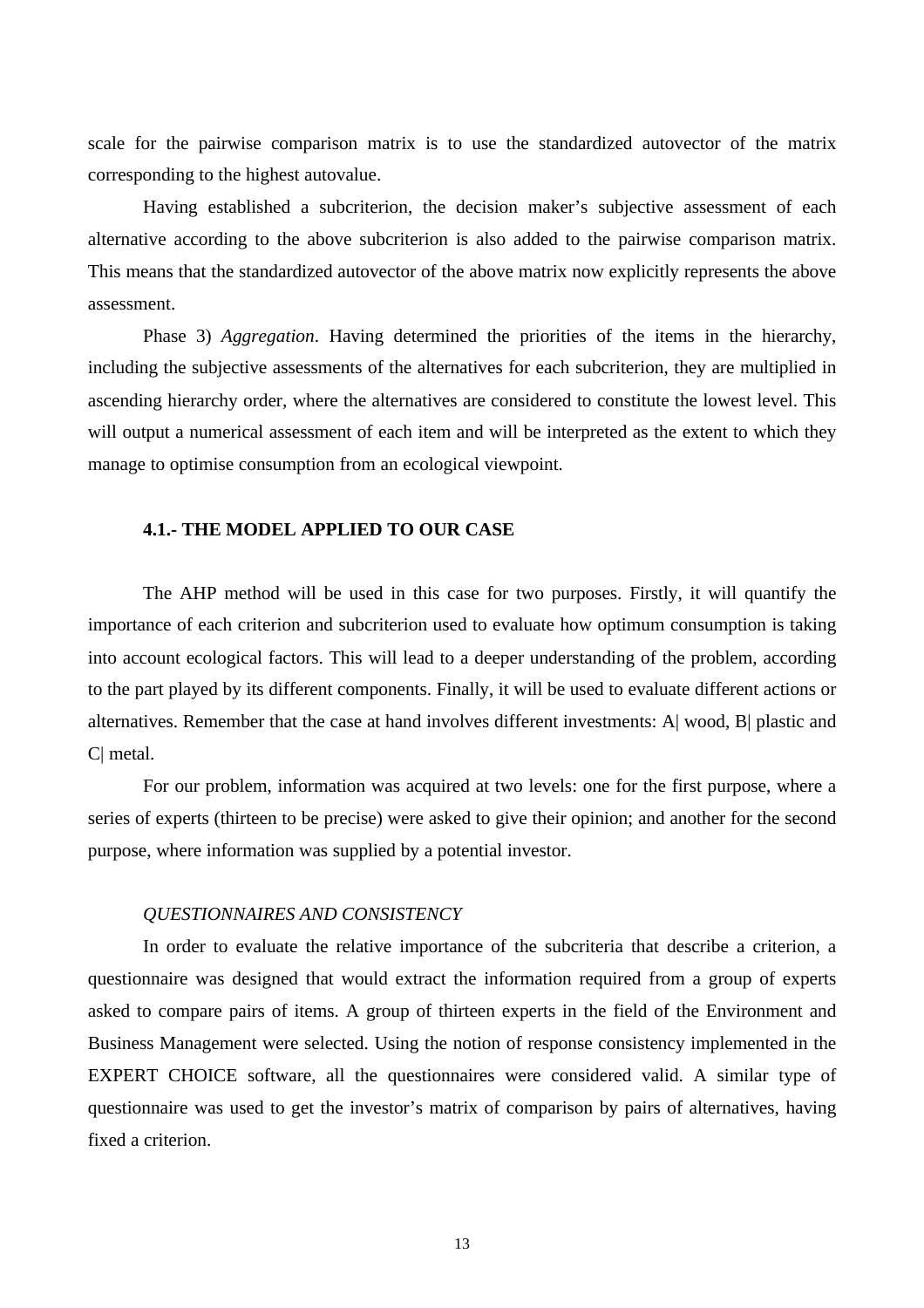#### *AGGREGATION OF EXPERT OPINIONS*

A geometric mean was used to aggregate the opinions given by the experts as a result of pairwise comparison into a single value, because this is a measurement of central tendency that respects the formal conditions of Saaty's comparison matrix.

*PAIRWISE COMPARISON MATRICES AND PRIORITIES FOR CRITERIA AND SUBCRITERIA*

The aggregated pairwise comparison matrix, for the second level of the hierarchy, is shown in the table below. The far right-hand column specifies how important each criterion is in the evaluation of total consumption.

|          | CI     | CT               | $\bf CO$     | CU   | <b>Priorities</b> |
|----------|--------|------------------|--------------|------|-------------------|
| CI       | 1      | 1.34             | 3.92         | 2.55 | 0.412             |
| CT       | 1/1.34 | 1                | 3.18         | 2.59 | 0.338             |
| $\bf CO$ | 1/3.92 | 1/3.18           | $\mathbf{1}$ | 1.36 | 0.125             |
| CU       | 1/2.55 | $\frac{1}{2.59}$ | 1/1.36       | 1    | 0.125             |

Represented in the same manner, the three aggregated pairwise comparison matrices at the third level are:

| CI             | $X_1$  | $X_2$        | $X_3$  | <b>Priorities</b> |
|----------------|--------|--------------|--------|-------------------|
| $\mathbf{X}_1$ | 1      | 1.37         | 1/1.14 | 0.317             |
| $\mathbf{X}_2$ | 1/1.37 | $\mathbf{1}$ | 1/2.17 | 0.220             |
| $X_3$          | 1.14   | 2.17         | 1      | 0.463             |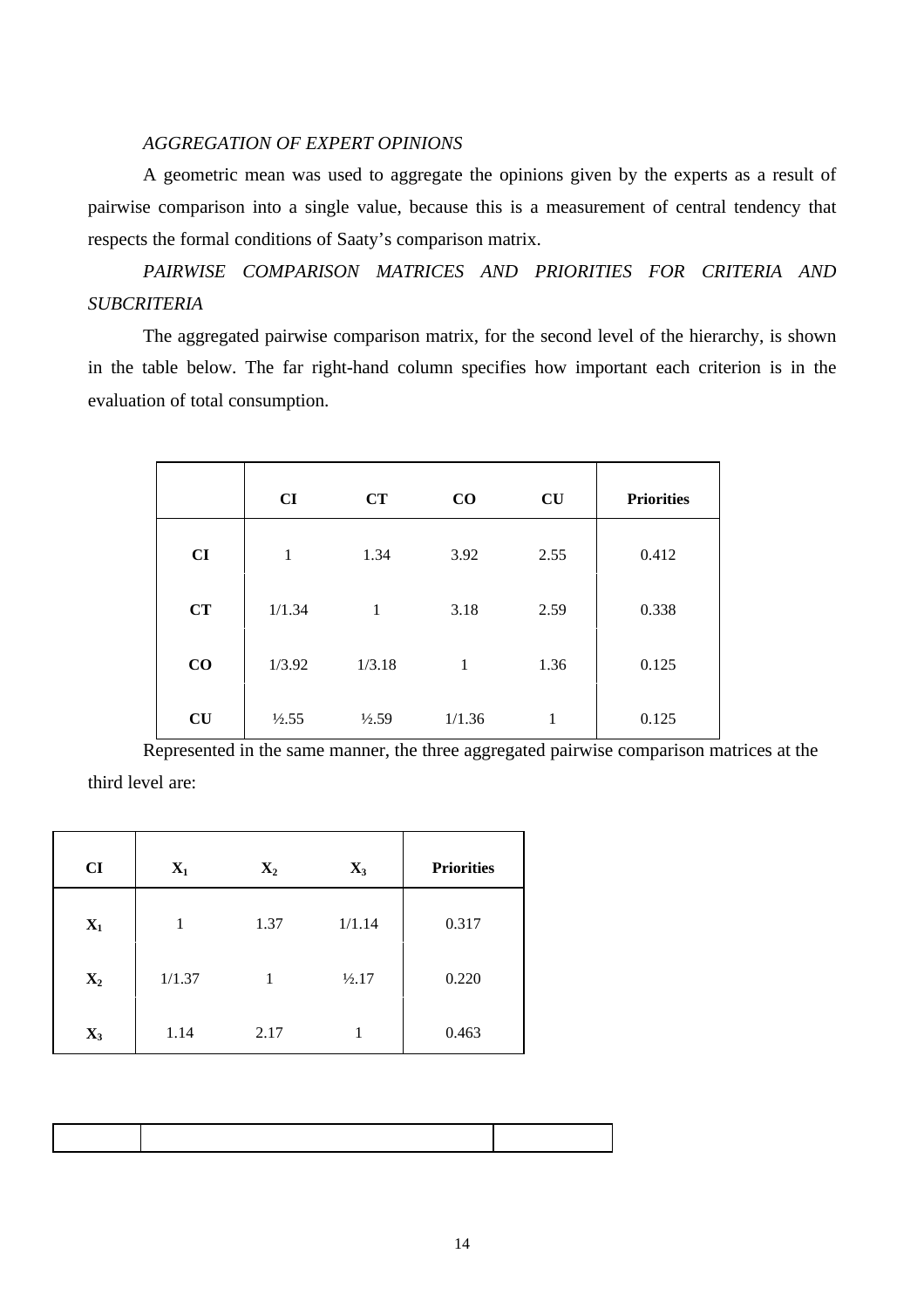| CT             | Y1     | Y <sub>2</sub>    | Y3   | Y4               | <b>Priorities</b> |
|----------------|--------|-------------------|------|------------------|-------------------|
| Y1             | 1      | 1/1.31            | 1.71 | 1/1.39           | 0.233             |
| Y2             | 1.31   | 1                 | 2.16 | 1/1.34           | 0.284             |
| Y3             | 1/1.71 | $\frac{1}{2}$ .16 | 1    | $\frac{1}{2.44}$ | 0.136             |
| Y <sub>4</sub> | 1.39   | 1.34              | 2.44 | 1                | 0.347             |

| <b>CU</b>      | $Z_1$  | $\mathbf{Z}_2$ | <b>Priorities</b> |
|----------------|--------|----------------|-------------------|
| $\mathbf{Z}_1$ |        | 2.31           | 0.698             |
| $\mathbf{Z}_2$ | 1/2.31 |                | 0.302             |

## *PAIRWISE COMPARISON MATRICES AND PRIORITIES FOR ALTERNATIVES*

The pairwise comparison matrices for alternatives, fixed for each subcriterion, and their priorities are as follows:

| $X_1$       | A   | B | $\mathbf C$ | Priorit. |
|-------------|-----|---|-------------|----------|
| A           | 1   | 6 | 1/3         | 0.323    |
| $\bf{B}$    | 1/6 | 1 | 1/4         | 0.090    |
| $\mathbf C$ | 3   | 4 | 1           | 0.589    |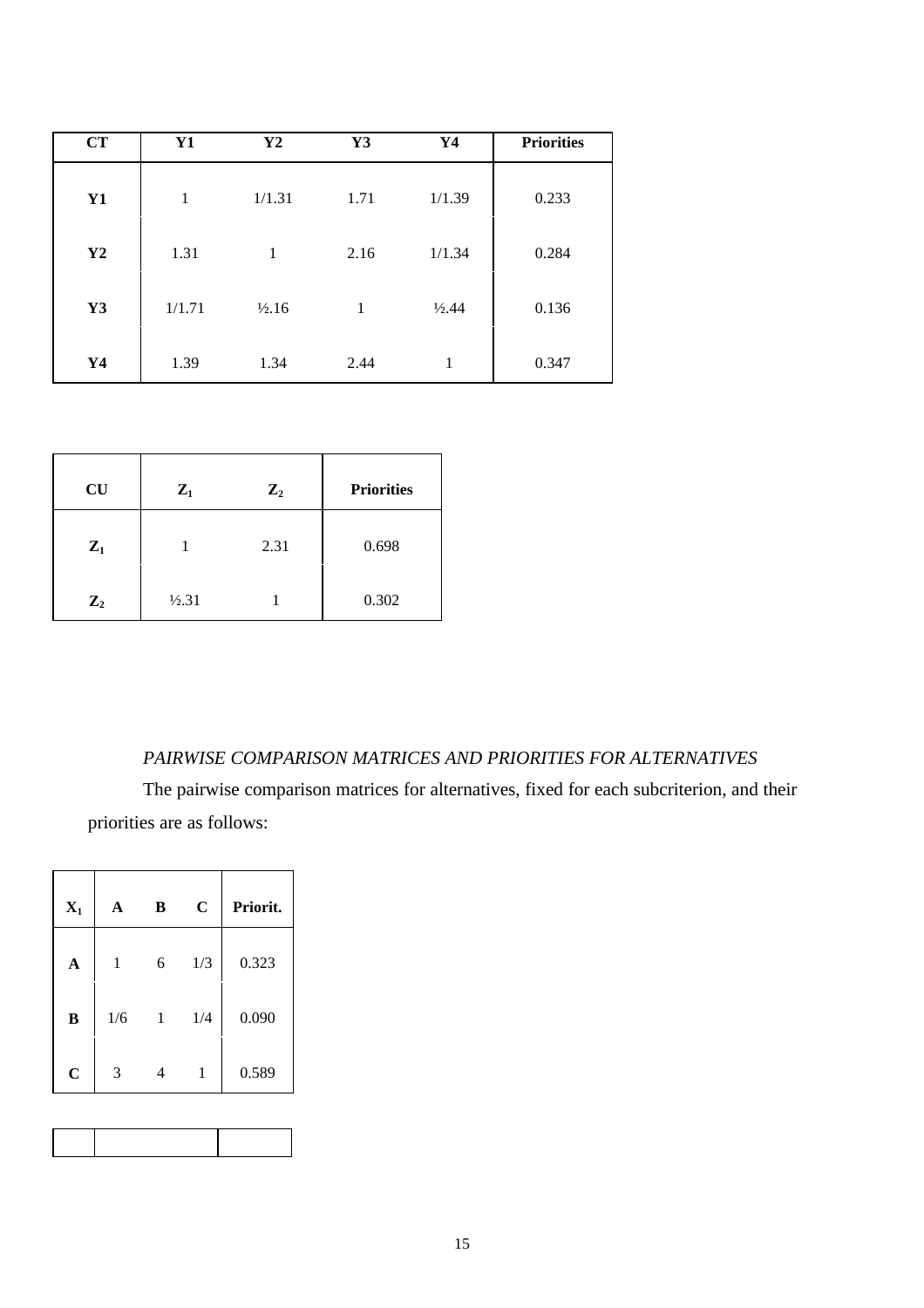| $X_2$       |   | B   | $\mathbf C$ | Priorit. |
|-------------|---|-----|-------------|----------|
| A           | 1 | 1/5 | 1/3         | 0.105    |
| B           | 5 |     | 3           | 0.637    |
| $\mathbf C$ | 3 | 1/3 | 1           | 0.258    |

$$
\lambda_{\text{max}} = 3.25667
$$
 Ci= 0.12

25  $\lambda_{\text{max}} = 3.03851$  Ci= 0.02

| $X_3$          | A             | B | $\mathbf C$    | Priorit. |
|----------------|---------------|---|----------------|----------|
| A              | 1             | 3 | $\overline{2}$ | 0.541    |
| B              | 1/3           | 1 | $\frac{1}{2}$  | 0.161    |
| $\overline{C}$ | $\frac{1}{2}$ | 2 | 1              | 0.298    |

| $Y_1$          | A   | В | $\mathbf C$ | Priorit. |
|----------------|-----|---|-------------|----------|
| A              | 1   | 3 | 1/6         | 0.170    |
| B              | 1/3 | 1 | 1/7         | 0.130    |
| $\overline{C}$ | 6   |   | 1           | 0.700    |

 $\lambda_{\text{max}}$  = 3.0092 Ci= 0.004  $\lambda_{\text{max}}$  = 3.09993 Ci= 0.049

| )9993 | $Ci = 0.049$ |  |
|-------|--------------|--|
|       |              |  |

| ĸ١ |
|----|
|----|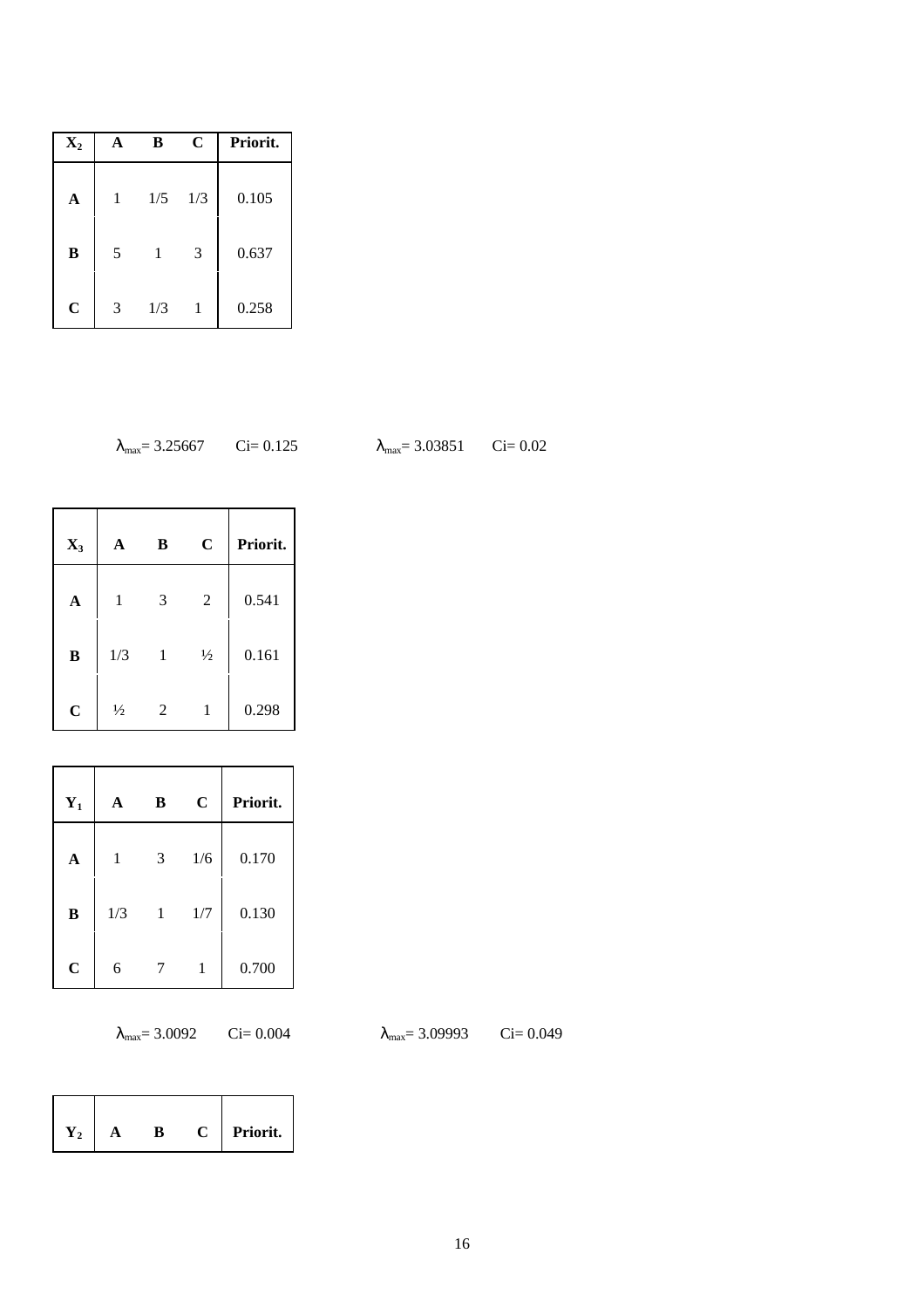| A           |   | 1/3 | 1/5 | 0.105 |
|-------------|---|-----|-----|-------|
| B           | 3 |     | 1/3 | 0.258 |
| $\mathbf C$ | 5 | 3   |     | 0.637 |

| $Y_3$        | A             | B              | $\mathbf C$ | Priorit. |
|--------------|---------------|----------------|-------------|----------|
| $\mathbf{A}$ | 1             | $\overline{2}$ | 1/4         | 0.200    |
| B            | $\frac{1}{2}$ | 1              | 1/5         | 0.117    |
| $\mathbf C$  | 4             | 5              | 1           | 0.683    |

$$
\lambda_{\text{max}} = 3.03851 \qquad \text{Ci} = 0.
$$

 $\lambda_{\text{max}}$  = 3.0246 Ci= 0.0123

| ${\bf Y^4}$ | A             | B             | $\mathbf C$    | Priorit. |
|-------------|---------------|---------------|----------------|----------|
| A           | 1             | 2             | 3              | 0.540    |
| $\bf{B}$    | $\frac{1}{2}$ | 1             | $\overline{2}$ | 0.297    |
| $\mathbf C$ | 1/3           | $\frac{1}{2}$ | 1              | 0.163    |

| $Z_1$ | в | $\mathbf C$ | Priorit. |
|-------|---|-------------|----------|
|       |   | 1/7         | 0.144    |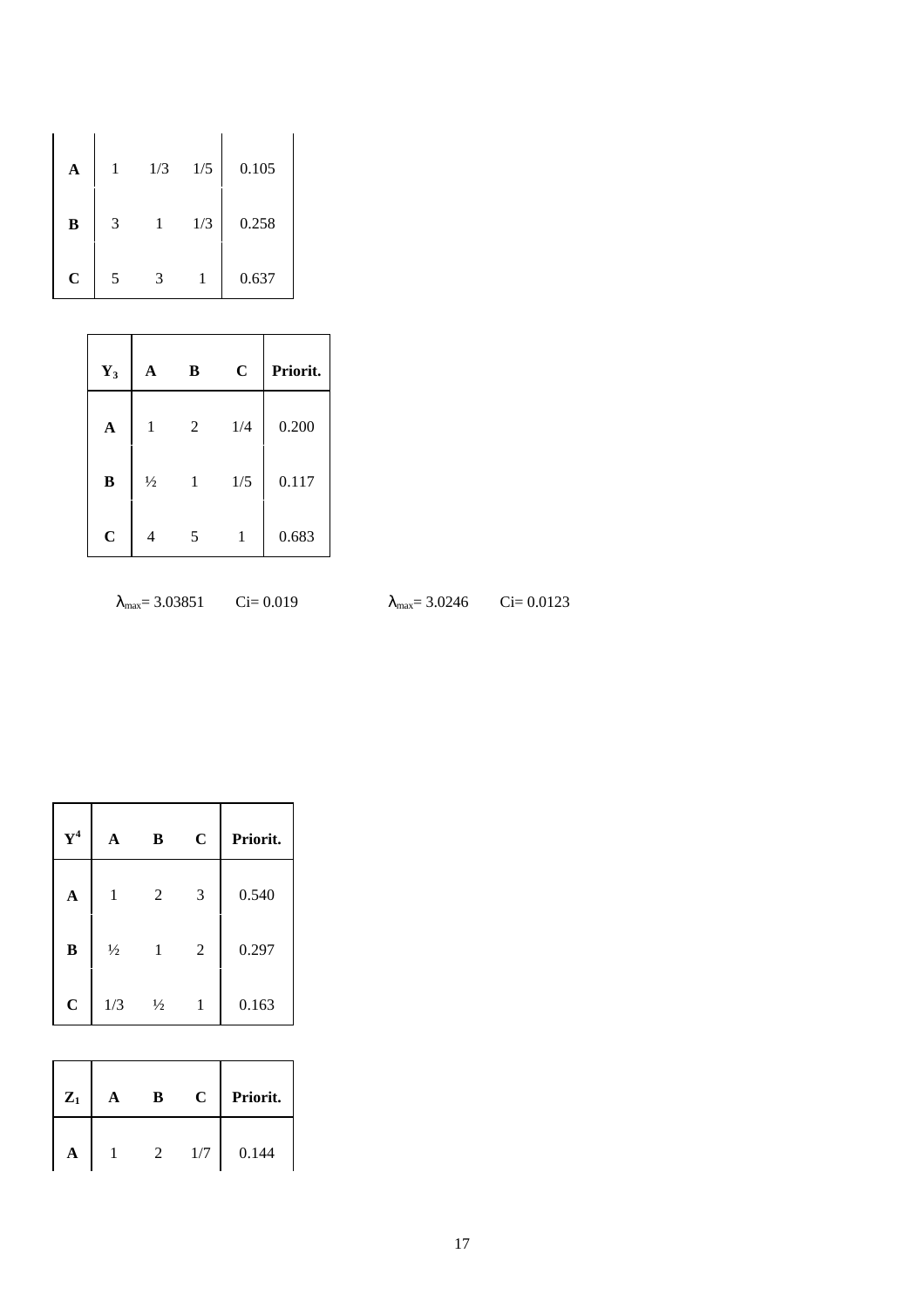| B           | $\frac{1}{2}$ |   | 1/6 | 0.10  |
|-------------|---------------|---|-----|-------|
| $\mathbf C$ |               | h |     | 0.756 |

$$
\lambda_{\text{max}} = 3.0092
$$
 Ci= 0.004

46  $λ_{max} = 3.0803$  Ci= 0.04

| $\mathbf{Z}_2$ | A             | B             | $\mathbf C$    | Priorit. |
|----------------|---------------|---------------|----------------|----------|
| $\mathbf A$    | 1             | 1             | $\overline{2}$ | 0.4      |
| $\bf{B}$       | 1             | 1             | $\overline{2}$ | 0.4      |
| $\mathbf C$    | $\frac{1}{2}$ | $\frac{1}{2}$ | 1              | 0.2      |

| $W_1$       | A             | B             | $\mathbf C$    | Priorit. |
|-------------|---------------|---------------|----------------|----------|
| $\mathbf A$ | 1             | 1/5           | 1/5            | 0.091    |
| B           | 1             | 1             | $\mathfrak{2}$ | 0.4545   |
| $\mathbf C$ | $\frac{1}{2}$ | $\frac{1}{2}$ | 1              | 0.4545   |

 $\lambda_{\text{max}} = 3.0$  Ci= 0  $\lambda_{\text{max}} = 3.0$  Ci= 0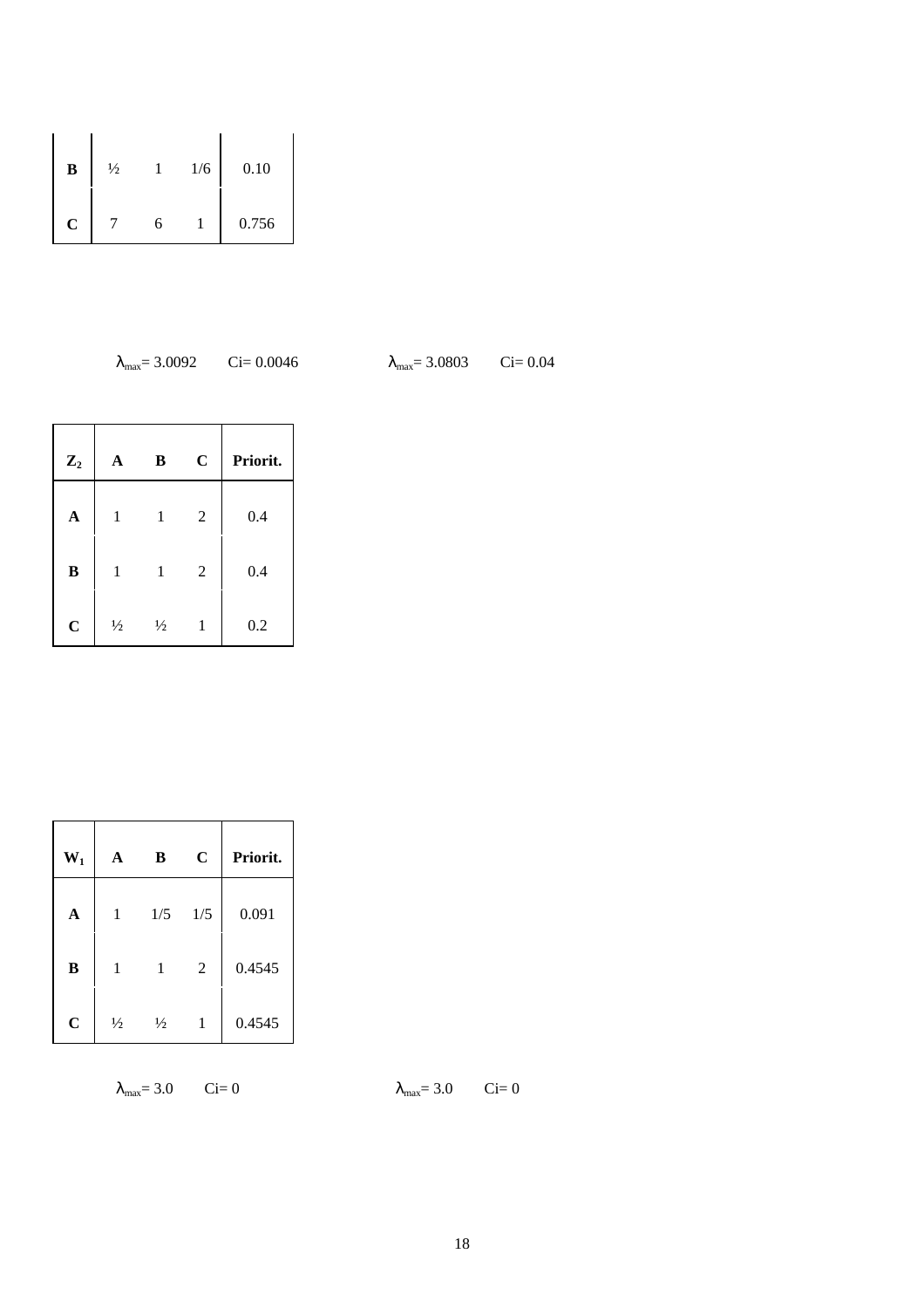The notation  $\lambda_{\text{max}}$  represents the highest autovalue of the pairwise comparison matrix, whereas the initials Ci represent the inconsistency coefficient of the above matrix. As Ci is under 0.2 in all matrices, all the expert responses can be considered consistent.

#### *EVALUATION OF INVESTMENTS CONSIDERING THE END OBJECTIVE*

The second purpose of our model is to be able to evaluate a series of potential investments considered by an investor, taking into account how well they achieve the objective of optimising consumption in an environment-friendly company. A general alternative  $\alpha$  will be evaluated using our hierarchy, according to the linear aggregation formula described in Saaty (1980):

# **Investment**  $\alpha = 0.412$  (  $0.317 \alpha_{11} + 0.220 \alpha_{12} + 0.463 \alpha_{13} + 0.338$  (  $0.233 \alpha_{21} + 0.284 \alpha_{22} + 0.136 \alpha_{23}$  $+ 0.447 \alpha_{24} + 0.125 \alpha_3 + 0.125 (0.698 \alpha_{41} + 0.302 \alpha_{42})$

Note that each pair of brackets represents a criterion in the order IC, PC, OC and UC. As OC has no subcriteria, no brackets are needed to calculate its value. The number by which each pair of brackets is multiplied is the priority of the above criterion, taking into account one of the above tables. So,  $\alpha_{1}$  represents the value of the above investment  $\alpha$  (priority) in the subcriterion j of the first criterion (in this case IC) and so on. The result of the evaluation of our possible investments and their priority ranking is given in the table below.

| <b>Invests</b> | <b>Evaluation</b> | <b>Priority ranking</b> |
|----------------|-------------------|-------------------------|
| A              | 0.3076            | 2                       |
| B              | 0.2661            | 3                       |
| C              | 0.4542            |                         |

#### **4.2. RESULTS**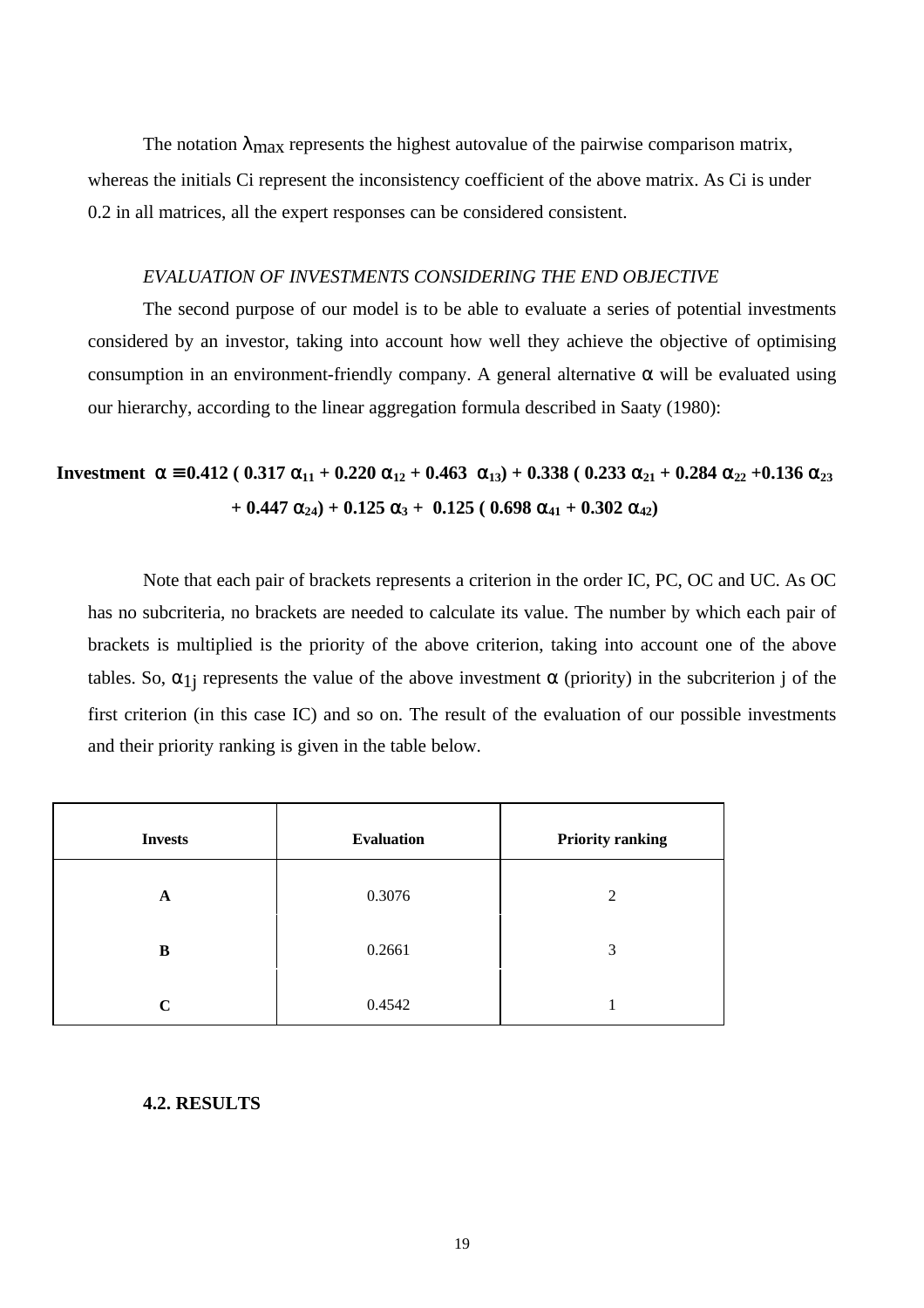As we have seen, *Input Consumption* (IC) is the highest weighted factor (0.412) for evaluating an investment depending how well it achieves the objective of optimising consumption. Within IC, *Elimination of Waste* (X3) is the most important subcriterion (0.463), closely followed by *Reuse and recycled materials* (X1, 0.317). On the other hand, *Output Consumption* (OC) and *Usage Consumption* (UC) are equally important for evaluating the end objective (0.125). This represents the aggregated personal opinion of thirteen experts.

With regard to the ordering of investments depending on how well they achieve the end objective, as inferred from the information supplied on pairwise comparisons, investors should consider that the best investment would be to develop the use of metal components in the product range, (0.4542) with a view to making the company more ecological. As stated at the beginning of the paper, this result refers to only one of the objectives of the model. Obviously, it would have to be checked against the other objectives set out in Figure 1, as they should all be developed according to the same methodology.

#### **5. REFERENCES.**

Azqueta Oyarzun, D. (1994): *AValoración Económica de la Calidad Ambiental@.* McGraw- Hill.

Bañegil Palacios, Tomás M.(a); Rivero Nieto, P. (1996): *AEfectos del medio ambiente sobre el entorno global de las empresas@*. Ponencia presentada en el VI Congreso de la Asociación Científica de Economía y Dirección de la Empresa (ACEDE). La Coruña.

Bañegil Palacios,T.M. (b); Rivero Nieto, P.: ")Cómo es de verde su marketing?". III Congreso Nacional de Medio Ambiente. Madrid, noviembre de 1996.

Bañegil Palacios, T.M.(c) (1997): AAnálisis del estado de la cuestión ecológica: la empresa como soución@. Capítulo 6 del libro: ASociedad y Medio Ambiente@. Editores: J. Ballesteros y J. Pérez Adán. Ed. Trotta.

Beghin, Roland-Horst Y Van Der Mensbrugghe (1994):"Los nexos entre el comercio y el medio ambiente:dimensiones globales".Economía Industrial, n1 298.

Bloembof-Ruwaard, J.; van Beek, P.; Hordijk, L.; Van Wassenhove, L. (1995): AInteractions between operational research and environmental management<sup>®</sup>. European Journal of Operational Research, n185.

Cabezudo, S. (1995): "La proteccion del medio ambiente: )Imperativo o Factor de competitividad clave en los mercados internacionales?": VIII Congreso AECA. Sevilla, Septiembre.

Coase,R.H. "The problem of social cost" (1961): Hacienda Pública Española, n168.

Coddington, W. (1993): *AEnvironmental Marketing: Positive Strategies for Reaching the Green Consumer@*. McGraw-Hill.

Conesa Fernandez-Vitora, Vicente (1995): *AAuditorías Medioambientales. Guía Metodológica@*. Mundi Prensa, Bilbao.